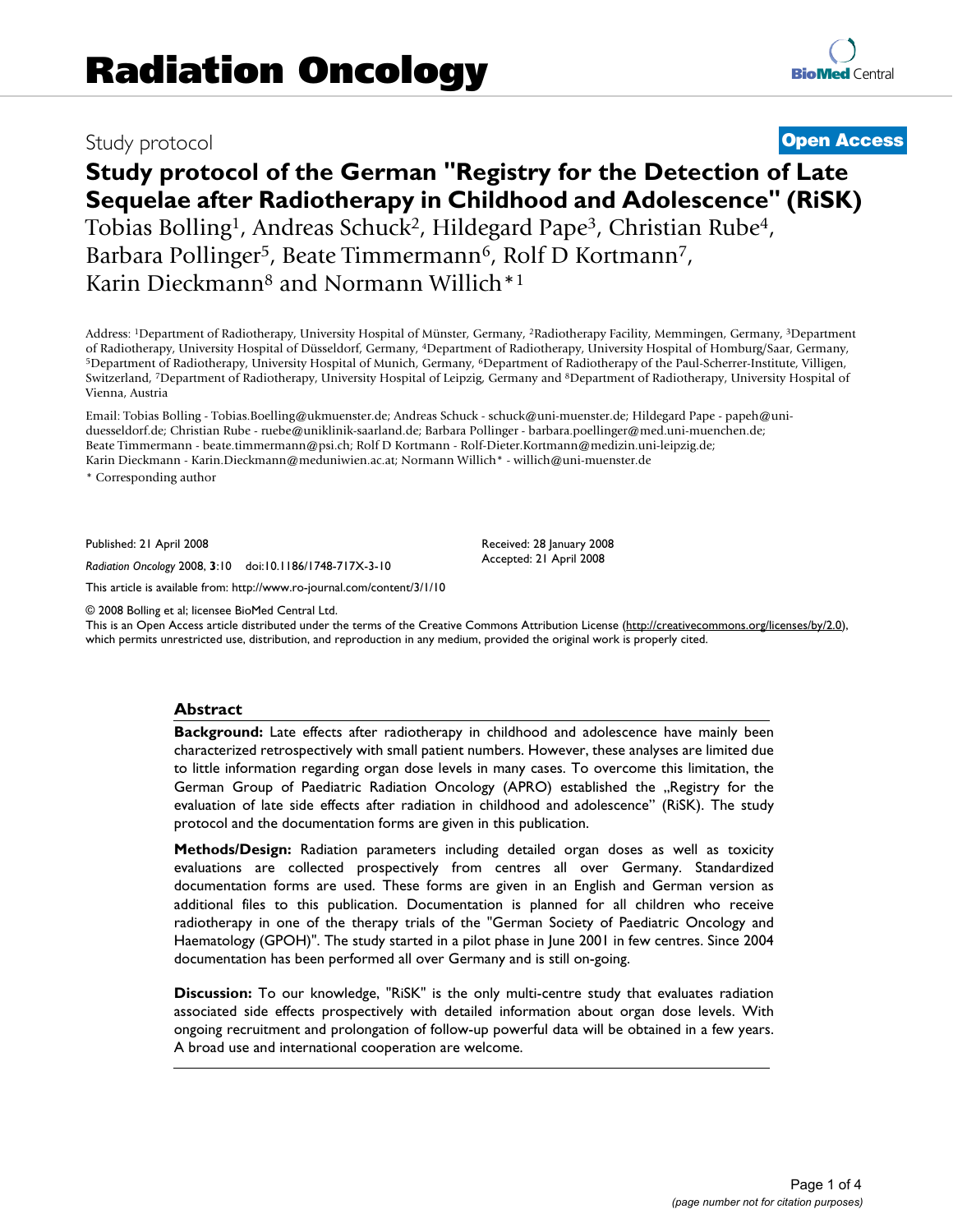# **Background**

Radiotherapy is of fundamental importance in paediatric oncology. Individual decisions for the use of ionizing radiation always have to consider the potential benefit and possible side effects. Whereas the benefit is no matter of major discussions, the risk for potential side effects like secondary malignancies and non-cancer health effects cannot be quantified based on sufficient data. Especially, there is a lack of information regarding dose-effect relationships of ionizing radiation. This is of special importance when ionizing radiation is used in childhood and adolescence due to potential higher vulnerability of growing tissue and longer expected life span [1-3]. For radiotherapy, late effects after treatment in childhood and adolescence have mainly been characterized retrospectively with small patient numbers [4-7]. Many of these analyses are limited due to little information about organ dose levels and older radiation techniques in some cases. Recently, the characterization of late effects after cancer therapy in childhood including chemotherapy, surgery and radiation has been of rising interest [8,9]. Several study groups in a variety of countries have developed strategies to characterize different aspects of late effects. In Germany, several study groups like the "Late Effects Surveillance System" (LESS) [10,11] or the working group "Quality of life" [12] have been established. The largest examination has been performed in the United States of America: The "Childhood Cancer Survivor Study" has been established to characterize retrospectively the health status of 5-year-survivors of childhood cancer. In these studies, more than 12,000 patients were evaluated by questionnaires regarding their health status [8]. For radiation exposure, this study cannot give very detailed information about organ-dose level associated late side effects due to quite insufficient data regarding radiation organ dose levels. So this approach turned out to be not sufficient in view of answering open questions regarding the risks of radiotherapy in childhood and adolescence.

# **Methods/Design**

To overcome the described lack of information and to receive detailed data regarding the risk of radiotherapy in childhood and adolescence, the German Group of Paediatric Radiation Oncology (APRO), a working group of the "German Society of Radiation Oncology" (DEGRO) and the "German Society of Paediatric Oncology and Haematology" (GPOH) established the "Registry for the evaluation of late **s**ide effects after radiation in **c**hildhood and adolescence" (RiSK) [1-3]. The aim of this prospective multi-centre registry study is to evaluate radiation doseeffect relationships in organs and part of organs with special regard to late side effects. Documentation is planned for all children who receive radiotherapy in one of the therapy optimizing study trials of the GPOH. The documentation of radiotherapy is performed through local

radiotherapists; the documentation forms are reviewed and collected in the study centre in Münster. In addition, the names of children who receive radiotherapy are collected from the therapy study centres of the GPOH study trials. The documentation forms of these patients are asked for in the departments of radiotherapy if no documentation has been performed. Parents' declarations of consent for data transfer have been integrated into most of the study protocols of the GPOH that are relevant in view of radiotherapy. Therefore additional declarations of consent are not necessary in Germany. The first toxicity evaluation, i.e. the documentation of acute toxicities, is scheduled at 6–8 weeks after the end of radiotherapy. Later on, toxicity evaluations have to be performed once a year. The evaluation of toxicities is performed either by the radiation oncologists or, due to problems in some departments, by the treating paediatric oncologists.

In a first step of RiSK, its structure was established and the documentation forms were developed. They include the evaluation of the treatment period, the fractionation schedule, the target volume(s) as well as the radiation techniques and doses including detailed information about organ dose levels. A study group (see Acknowledgements) of the APRO defined doses for each organ that should lead to documentation if these doses are reached. Beside the documentation of the maximum doses for some organs, the dose-volume histograms have to be characterized for the lungs, the heart, the liver and the kidneys. In case of the thyroid gland and the testes, dose measurements have to be performed. Surgery and chemotherapy are evaluated as well. Toxicity documentation is performed according to EORTC/RTOG criteria [13], adapted to paediatric values. The toxicity is characterized in 5 degrees ( $0 = no$  side effect,  $4 = se$ vere side effect) for each organ. There is no need for additional examinations in follow-up because the toxicity evaluations refer to the standard follow-up examinations. The study flow chart is given in Table 1. The documentation forms are available in the internet [14] and given as additional files to this publication in an English (see additional file 1) and a German (see additional file 2) version. The documentation for RiSK started in July 2001 with a pilot phase in few study centres. During this period, the documentation forms have been re-evaluated and adapted to the practical need. Since February 2004, the documentation has been performed all over Germany in a multi-centre way. The feasibility of "RiSK" has already been shown [1] and first results have recently been published [2,3].

# **Discussion**

Sufficient data regarding radiation associated late sequelae after radiotherapy in childhood and adolescence with special emphasis on organ dose-volume effects do not exist. Due to the lack of detailed organ dose evaluation in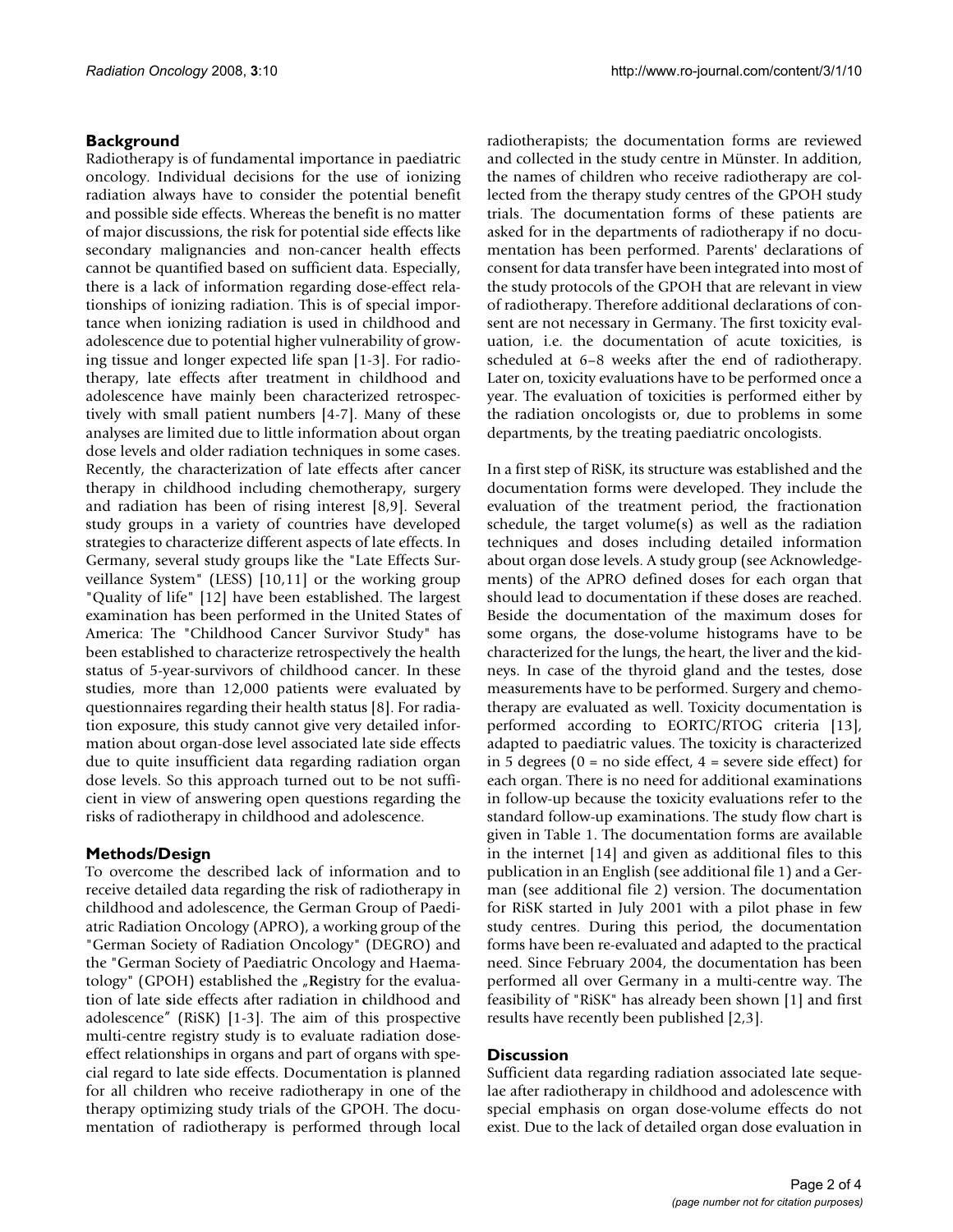#### **Table 1: Study flow chart.**

| Timepoint                                                                                                                                                 | Documentation                                                                                                                                                                          | Special needs                                                                                                                                                                                                                                                                                     |
|-----------------------------------------------------------------------------------------------------------------------------------------------------------|----------------------------------------------------------------------------------------------------------------------------------------------------------------------------------------|---------------------------------------------------------------------------------------------------------------------------------------------------------------------------------------------------------------------------------------------------------------------------------------------------|
| Treatment planning and radiotherapy                                                                                                                       | Basic data (see documentation form part 1)                                                                                                                                             |                                                                                                                                                                                                                                                                                                   |
|                                                                                                                                                           | Organ doses (see documentation form part 2)                                                                                                                                            | 1. Dose-volume-histogram for lungs, heard,<br>liver and kidneys, if in radiation field. Therefore<br>CT-based treatment planning is mandatory if<br>irradiation is performed to the thorax or<br>abdomen.<br>2. Dosimetry of the thyroid gland if irradiation<br>in head/neck area or mediastinum |
|                                                                                                                                                           |                                                                                                                                                                                        | 3. Dosimetry of the testes if irradiation is<br>performed to the abdomen or to the upper<br>part of the lower extremity                                                                                                                                                                           |
| 6–8 weeks after end of radiotherapy<br>Follow-up examination                                                                                              | Documentation of maximal side effects that<br>occured during or few weeks after<br>radiotherapy according RTOG/EORTC criteria<br>(see documentation form)                              | Only clinical examination                                                                                                                                                                                                                                                                         |
| I year after end of radiotherapy: follow-up<br>examination<br>2nd-10 <sup>th</sup> (if feasible) year after radiotherapy<br>follow-up examination 1×/year | Evaluation of late sequelae according to RTOG/<br>EORTC criteria (see documentation form)<br>Evaluation of late sequelae according to RTOG/<br>EORTC criteria (see documentation form) | Only clinical examination, blood values to be<br>asked from paediatricians<br>Only clinical examination, blood values to be<br>asked from paediatricians                                                                                                                                          |

The documentation forms have to be sent to the RiSK study trial center in Münster: RiSK-Study trial centre, Department of Radiotherapy, University Hospital of Münster, Albert-Schweitzer-Str. 33, D-48129 Münster, Germany, Phone: +49-251-83-47384, Fax: +49-251-83-47355, E-Mail: radtox@uni-muenster.de

the pre-3-D-treatment planning era, retrospective analyses can only be performed with very uncertain estimations of the radiation doses at special organs. To our knowledge, "RiSK" is the only multi-centre study that evaluates radiation associated side effects prospectively with detailed information about organ dose levels. With ongoing recruitment and prolongation of follow-up powerful data will be obtained in a few years. The described study protocol and the documentation forms are open for the use by other study groups. To further increase the number of patients in order to obtain faster results, an international cooperation with other study groups evaluating radiation associated side effects after radiotherapy in childhood and adolescence is welcome.

### **Abbreviations**

APRO: Working Group Paediatric Oncology (*"Arbeitsgruppe Pädiatrische Radioonkologie"*); DEGRO: German Society of Radiation Oncology (*"Deutsche Gesellschaft für Radioonkologie"*); EORTC: European Organisation for Research and Treatment of Cancer; GPOH: Germany Society of Paediatric Oncology and Hematology (*"Gesellschaft für pädiatrische Onkologie und Hämatologie"*); RiSK: Registry for the evaluation of late sequelae after radiotherapy in childhood and adolescence (*"Register zur Erfassung von Spätfolgen nach Strahlentherapie im Kindes- und Jugendalter"*); RTOG: Radiation Therapy Oncology Group.

# **Competing interests**

The authors declare that they have no competing interests.

## **Authors' contributions**

TB is the study coordinator of RiSK, participated in the development of the study trial and drafted the manuscript. AS, HP, CR, BP, BT, RDK and KD participated in the design of the registry study and are involved in continuing optimization. NW is the study chairman of RiSK, developed the design of the registry study, is involved in continuing optimization and helped to draft the manuscript. All authors read and approved the final manuscript.

# **Additional material**

### **Additional file 1**

*RiSK-documentation form English. This file is the English version of the original German RiSK documentation form.* Click here for file [\[http://www.biomedcentral.com/content/supplementary/1748-](http://www.biomedcentral.com/content/supplementary/1748-717X-3-10-S1.pdf) 717X-3-10-S1.pdf]

# **Additional file 2**

*RiSK-Dokumentationsbogen Deutsch. This file is the original German version of the RiSK documentation form.* Click here for file [\[http://www.biomedcentral.com/content/supplementary/1748-](http://www.biomedcentral.com/content/supplementary/1748-717X-3-10-S2.pdf)

717X-3-10-S2.pdf]

### **Acknowledgements**

RiSK is supported by the German Children's Cancer Foundation ("Deutsche Kinderkrebsstiftung"), Bonn, Germany.

We thank all persons performing documentations in departments of radiotherapy and paediatric oncology.